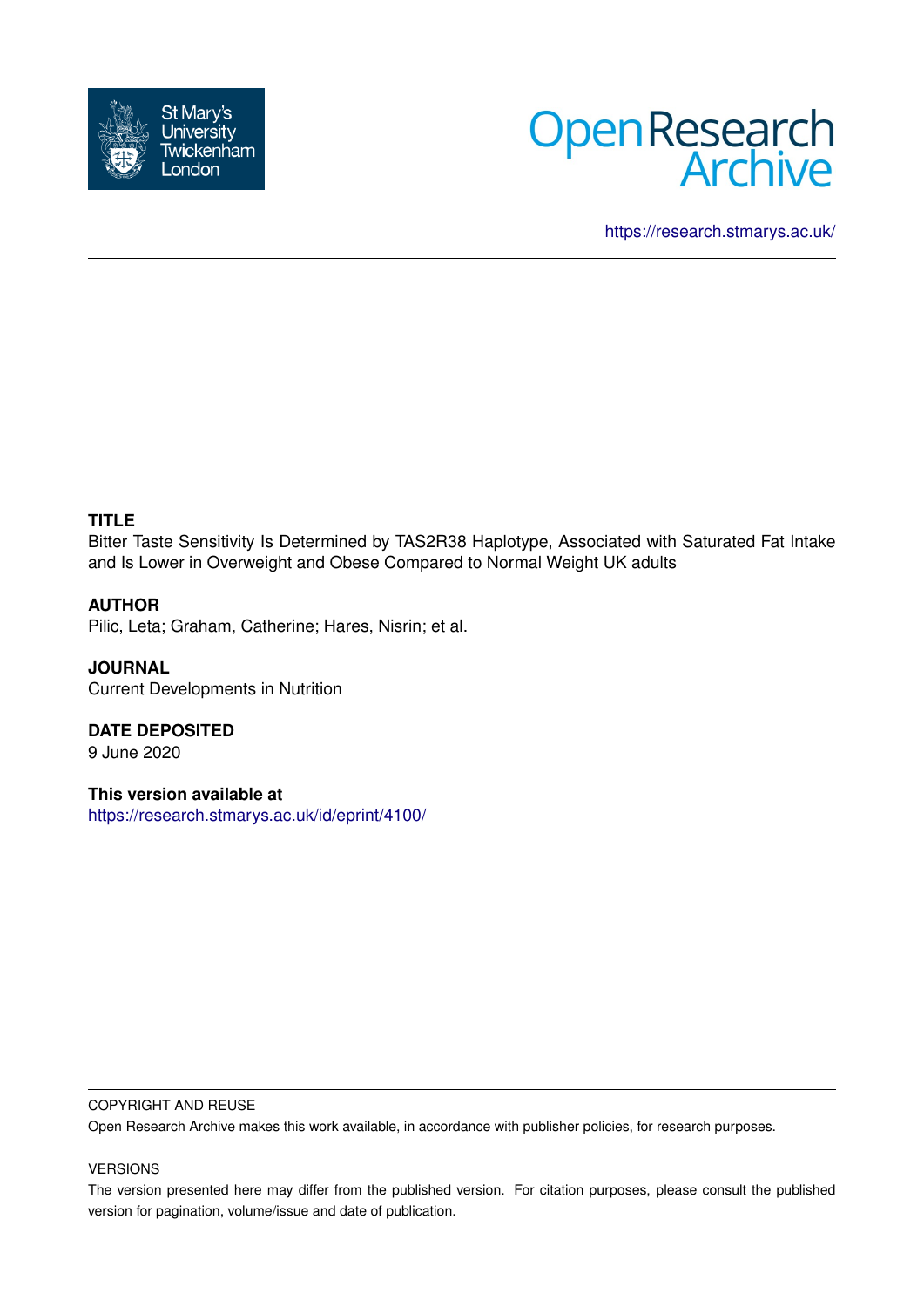



<https://research.stmarys.ac.uk/>

# **TITLE**

Bitter Taste Sensitivity Is Determined by TAS2R38 Haplotype, Associated with Saturated Fat Intake and Is Lower in Overweight and Obese Compared to Normal Weight UK adults

### **AUTHOR**

Pilic, Leta; Graham, Catherine; Hares, Nisrin; et al.

**JOURNAL** Current Developments in Nutrition

**DATE DEPOSITED** UNSPECIFIED

**This version available at** <http://research.stmarys.ac.uk/id/eprint/4100/>

### COPYRIGHT AND REUSE

Open Research Archive makes this work available, in accordance with publisher policies, for research purposes.

### VERSIONS

The version presented here may differ from the published version. For citation purposes, please consult the published version for pagination, volume/issue and date of publication.